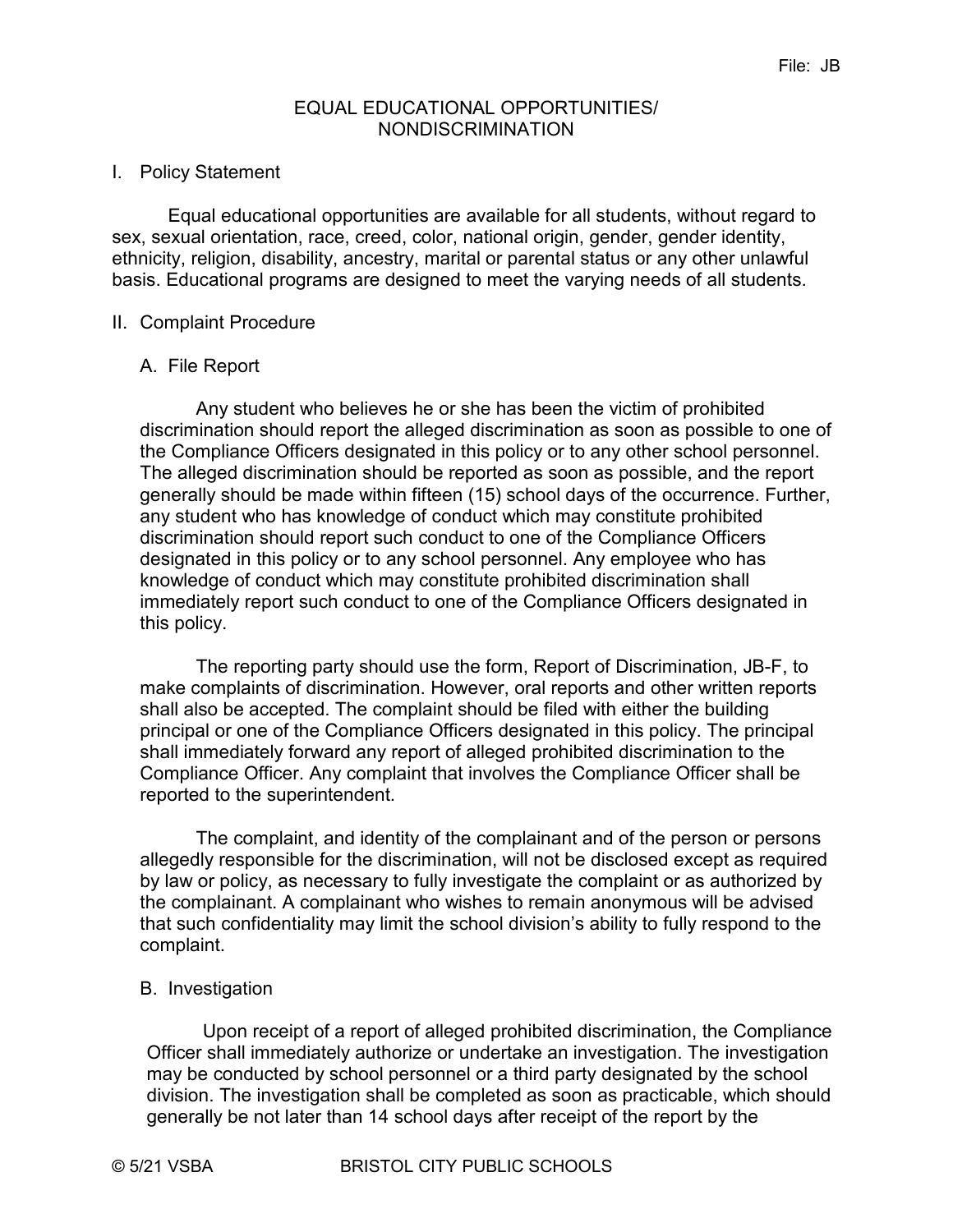Compliance Officer. Upon receiving the complaint, the Compliance Officer shall acknowledge receipt of the complaint, by giving written notice that the complaint has been received, to both the person complaining of discrimination and the person or persons allegedly responsible for the discrimination. Also, upon receiving the complaint, the Compliance Officer shall determine whether interim measures should be taken pending the outcome of the investigation. If the Compliance Officer determines that more than 14 school days will be required to investigate the complaint, the complainant and the person or persons allegedly responsible for the discrimination will be notified of the reason for the extended investigation and of the date by which the investigation will be concluded.

The investigation may consist of personal interviews with the complainant, the person or persons allegedly responsible for the discrimination, and any others who may have knowledge of the alleged discrimination or the circumstances giving rise to the complaint. The investigation will consider witnesses and evidence from both the complainant and the person or persons responsible for the alleged discrimination. The investigation may also include the inspection of any documents or information deemed relevant by the investigator. The school division shall take necessary steps to protect the complainant and others pending the completion of the investigation.

Whether a particular action or incident constitutes a violation of this policy requires a case by case determination based on all of the facts and circumstances revealed by a complete and thorough investigation.

The Compliance Officer shall issue a written report to the superintendent upon completion of the investigation. If the complaint involves the superintendent, then the report shall be sent to the School Board. The report shall include a determination of whether the allegations are substantiated, whether this policy was violated and recommendations for corrective action, if any.

All employees shall cooperate with any investigation of alleged discrimination conducted under this policy or by an appropriate state or federal agency.

#### C. Action by Superintendent

Within 5 school days of receiving the Compliance Officer's report, the superintendent or designee shall issue a decision regarding (1) whether this policy was violated and (2) what action, if any, should be taken. This decision must be provided in writing to the complainant. If the superintendent or designee determines that prohibited discrimination occurred, the Bristol Virginia School Division shall take prompt, appropriate action to address and remedy the violation as well as prevent any recurrence. Such action may include discipline up to and including expulsion or discharge.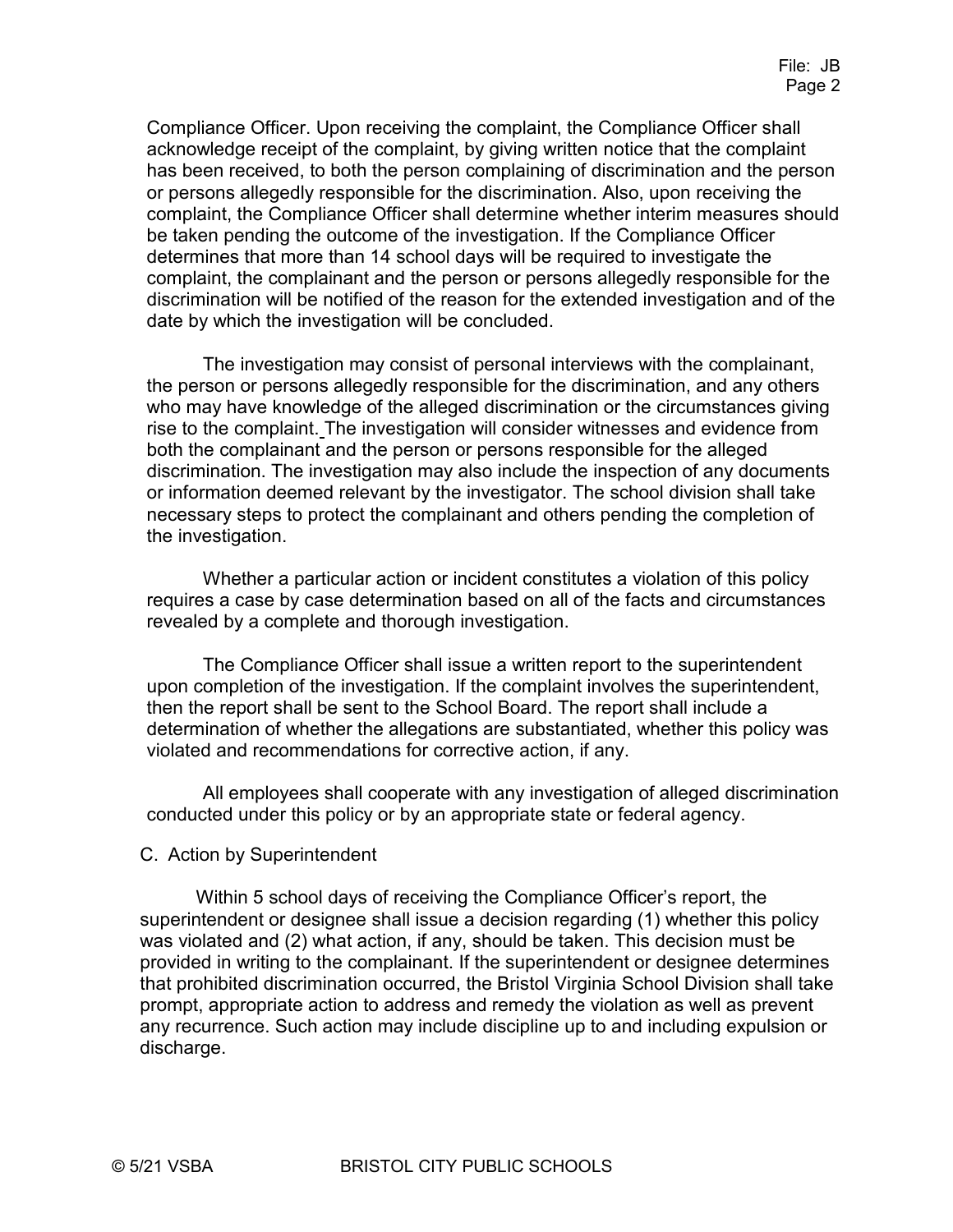# D. Appeal

If the superintendent or designee determines that no prohibited discrimination occurred, the student who was allegedly subjected to discrimination may appeal this finding to the School Board within 5 school days of receiving the decision. Notice of appeal must be filed with the superintendent who shall forward the record to the School Board. The School Board shall make a decision within 30 calendar days of receiving the record. The School Board may ask for oral or written argument from the aggrieved party and the superintendent and any other individual the School Board deems relevant. Written notice of the School Board's decision will be given to both the complainant and the person or persons responsible for the alleged discrimination.

If the superintendent or designee determines that prohibited discrimination occurred and discipline is imposed, the disciplined person may appeal the disciplinary sanction in the same manner as any other such sanction would be appealed.

E. Compliance Officer and Alternate Compliance Officer

The School Board designates a Compliance Officer responsible for identifying, preventing and remedying discrimination as well as receiving complaints under this Policy. The name and contact information for the Compliance Officer is posted on the Division's website at all times. The Bristol Virginia School Board has designated Gary Ritchie, Assistant Superintendent, 280 Lee Street, Bristol, Virginia 24201. Email gritchie@byps.org, phone 276-821-5660 as the Compliance Officer. Complaints of discrimination may also be made to the Alternate Compliance Officer: Dr. Megan de Nobriga, Director of Special Education Services, 280 Lee Street, Bristol, Virginia 24201, email mdenobriga@byps.org, phone 276-821-5660.

The Compliance Officer

- receives reports or complaints of discrimination;
- conducts or oversees the investigation of any alleged discrimination;
- assesses the training needs of the school division in connection with this policy;
- arranges necessary training to achieve compliance with this policy; and
- ensures that any discrimination investigation is conducted by an impartial investigator who is trained in the requirements of equal education opportunity and has the authority to protect the alleged victim and others during the investigation.

# III. Retaliation

Retaliation against students or school personnel who report discrimination or participate in the related proceedings is prohibited. The school division shall take